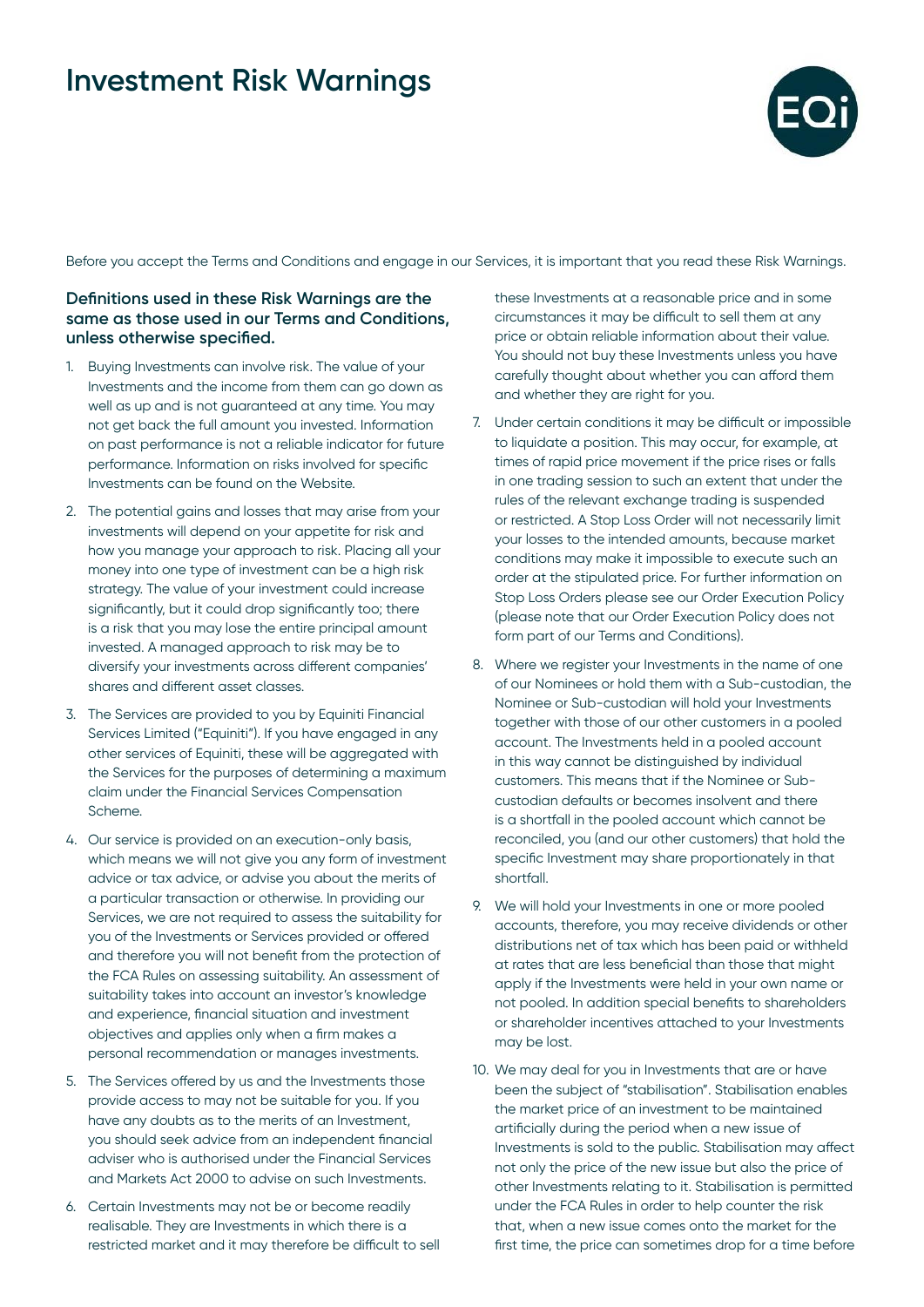

buyers are found. It may take place for a limited period only. There are limits on the price at which shares may be stabilised. Stabilisation is carried out by a "stabilisation manager" (normally the firm chiefly responsible for bringing a new issue to market). As long as the stabilising manager follows a strict set of rules (the Stabilisation Rules), he is entitled to buy back securities that were previously sold to investors or allotted to institutions, which have decided not to keep them. The effect of this may be to keep the price at a higher level than it would otherwise be during the period of stabilisation.

### **The Stabilisation Rules:**

- (a) limit the period when a stabilising manager may stabilise a new issue;
- (b) fix the price at which he may stabilise (in the case of shares and warrants but not bonds); and
- (c) require him to disclose that he may be stabilising but not that he is actually doing so.
- 11. The fact that a new issue or a related security is being stabilised should not be taken as any indication of the level of interest from investors, nor of the price at which they are prepared to buy the securities.
- 12. There is an extra risk of losing money when purchasing Investments in some smaller companies, including penny shares. There may be a significant difference between the bid and offer price of these shares and they may not be readily realisable. If you have to sell these Investments immediately, you may get back less than you paid for them. The price may change quickly and may go down as well as up.
- 13 Unit trusts, like shares, are subject to a spread between the bid and offer prices, whereas OEICs are singlepriced. In most cases, unit trusts and OEICs can be dealt once each Business Day, though some may be dealt less frequently, as dealing times may vary from one provider to another and from one unit trust or OEIC to another. Further details are available on the Website or can be provided on request. Unit trusts and OEICs are dealt on a forward pricing basis and, as a result, neither you nor we will know in advance the price at which an order will be executed. They are also subject to initial and annual management charges and in certain circumstances may be subject to a dilution levy. You should read a fund's prospectus and consult an independent financial adviser who is authorised under the Financial Services and Markets Act 2000 to advise on such Investments.
- 14. It is possible that any orders you give us to sell or purchase Investments will be effected at or around the same time as similar orders by other customers of

Equiniti. Your orders could be aggregated with orders made by another Equiniti customer. Generally, we will only aggregate an order from you with other orders if we believe it is unlikely that such aggregation will work to your disadvantage. However, because of the small size of individual orders under the Regular Investment Service and the Dividend Reinvestment Service, we will usually aggregate orders under these Services and this may result in a less favourable price but all customers under these Services will receive the same averaged price.

- 15. As a consequence of using our Services, you may alter your personal tax position. The levels of and bases of taxation can change. Your Investments will be registered in the name of one of our Nominees or held by us with a Sub-custodian. The Nominee or Sub-custodian will hold your Investments together with those of our other customers in a pooled account. Therefore, the Investments will not be distinguishable by customer/ beneficial owner, the type of account within which they were purchased or to which they were transferred, the country of residence of the beneficial owner, or any other factors that might have a bearing on the rate at which dividends or other distributions in relation to those Investments might be taxed. As a consequence, and because dividends and other distributions may be taxed at source, you may receive dividends or other distributions net of tax which has been paid or withheld at rates that are less beneficial than those that might otherwise be applicable were the Investments held in your own name or in allocated accounts. You should consult your own tax adviser to understand any applicable tax consequence that might arise.
- 16. Exchange-rate fluctuations may adversely affect the value, price or income of non-UK Investments priced in foreign currencies. Foreign markets will involve different risks from UK markets and in some cases the risks will be greater. There may be different settlement, legal and regulatory requirements from those applying in the UK. The potential for profit or loss from transactions on foreign-denominated contracts will be affected by fluctuations in foreign-exchange rates.
- 17. Settlement of transactions is undertaken via CREST, or, in the case of unit trusts and OEICs, directly with the relevant fund managers or through a third-party provider. Therefore, excepting unit trusts and OEICs, our Services may be used only for Investments that can be settled via CREST. Details of the Investments are on the Website. We can confirm the availability of individual Investments on request. It is possible that changes to the Investments available may occur from time to time and the Website will be updated accordingly.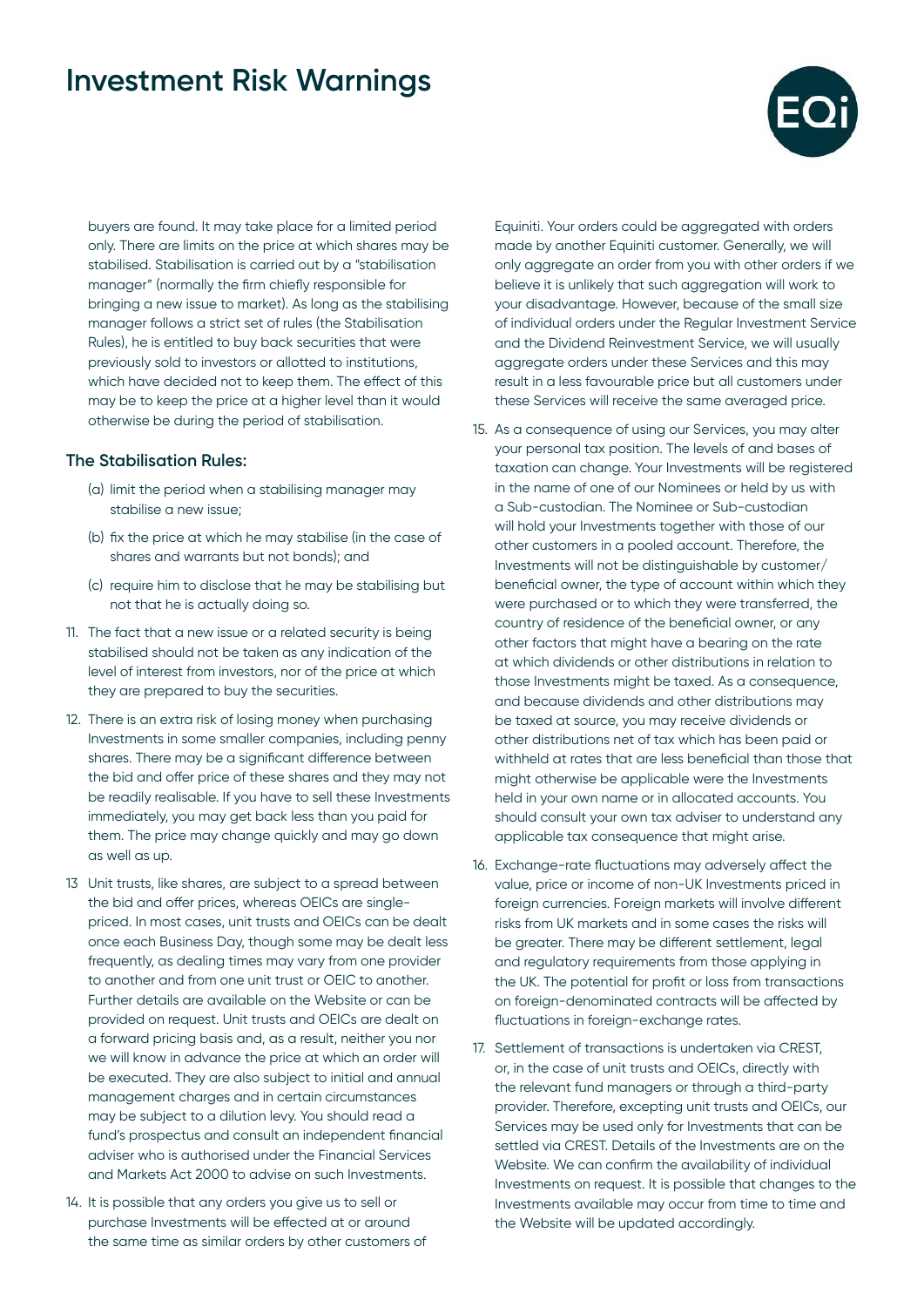

- 18. Interest rates can move and change due to a number of factors, including the decisions of central banks and governments, and inflation. Some of these factors will affect short-term rates while others will affect the yields on a longer term basis across the yield curve. Inflation is the sustained increase in prices over time. The rate of inflation is important to consider, as it may influence the return on an investment, especially fixed-interest investments - the higher the rate of inflation, the lower the real value of future returns on a fixed investment.
- 19. Systemic risk is the risk of disruption to the financial system triggered by an event such as global or regional economic downturn or institutional failure that causes chain reactions resulting in price volatility, loss of investor confidence, significant losses and/or market failure. These can be unpredictable and difficult to mitigate against.
- 20. Before you begin to trade, you should obtain details of all commissions and other charges for which you will be liable. If any charges are not expressed in money terms (but, for example, as a percentage of contract value), you should establish what such charges are likely to mean in specific money terms.

### **Covered Warrants and Other Complex Instruments.**

- 21. Customers who wish to trade in "Covered Warrants" and "Other Complex Instruments" must provide information on their knowledge and experience in these products to enable an assessment to be made to determine whether trading in such instruments is appropriate for them. If you are interested in trading Covered Warrants or Other Complex Instruments, please complete the Appropriateness Assessment Form, which also includes a description of Covered Warrants and Securitised Derivatives. This Application Form is part of our Terms and Conditions.
- 22. You should not deal in Covered Warrants or Other Complex Instruments unless you understand their nature and the extent of your exposure to risk. This section cannot disclose all those risks or other significant aspects. You should also be satisfied that the product is suitable for you in the light of your circumstances and financial position. Although Covered Warrants and Other Complex Instruments can be used for the management of investment risk, some of these products are unsuitable for many investors. Different instruments involve different levels of exposure to risk and in deciding whether to trade in such instruments you should be aware of the following points.
- 23. A Covered Warrant is a time-limited right to subscribe for shares, debentures, loan stock or government securities

and is exercisable against the original issuer of the underlying securities.

- 24. Securitised Derivatives, may give you:
	- (a) a time-limited or absolute right to acquire or sell one or more types of investment which is normally exercisable against someone other than the issuer of that investment;

or

- (b) rights under a contract for differences, which allow the speculation on fluctuations in the value of the property of any description or an index, such as the FTSE 100 index. In both cases, the investment or property may be referred to as the "underlying instrument".
- 25. Covered Warrants and Securitised Derivatives often involve a high degree of gearing so that a relatively small movement in the price of the underlying instrument results in a disproportionately larger movement, unfavourable or favourable, in the price of the Covered Warrant or the Securitised Derivative. The prices of Covered Warrants and Securitised Derivatives can therefore be volatile.
- 26. It is essential for anyone who is considering purchasing Covered Warrants to understand that the right to subscribe which a Covered Warrant confers is invariably limited in time with the consequence that if the investor fails to exercise this right within the predetermined time scale then the investment becomes worthless.
- 27. Securitised Derivatives have a limited life, and may (unless there is some form of guaranteed return to the amount you are investing in the product) expire worthless if the underlying instrument does not perform as expected.
- 28. You should not buy a Covered Warrant or a Securitised Derivative unless you are prepared to sustain a total loss of the money you have invested plus any commission or other transaction charges.
- 29. You should consider carefully whether or not a Covered Warrant or a Securitised Derivative is suitable for you in light of your circumstances and financial position, and if in any doubt please consult an independent financial adviser who is authorised under the Financial Services and Markets Act 2000 to advise on such Investments.

### **Limit Orders and Stop Orders**

- 30. For a description of the types of Limit Order and Stop Order, please see the Website.
- 31. Limit Orders are designed to trigger trades when your price conditions are met. You should be aware that